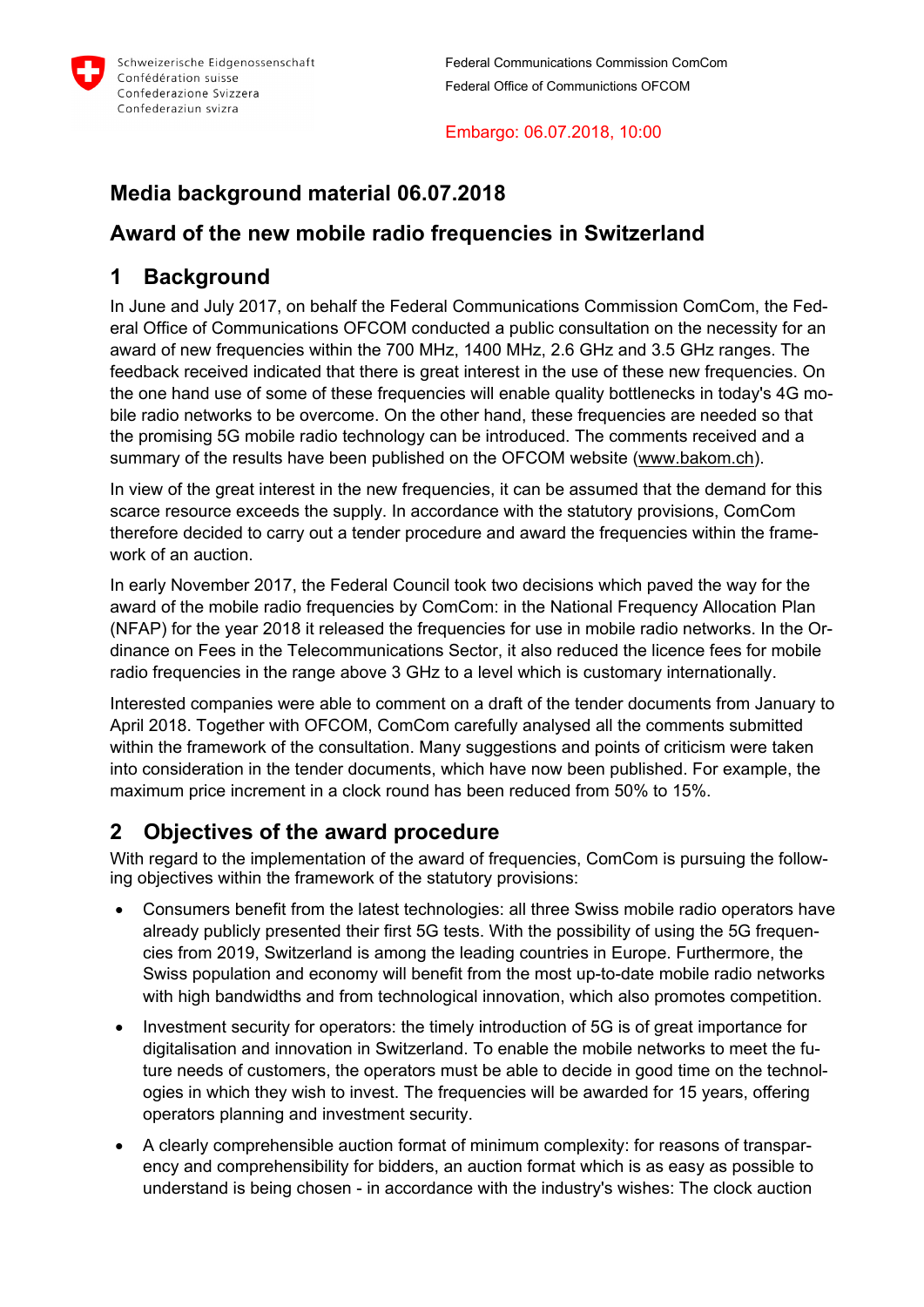(CA) permits simultaneous bidding on all desired frequencies, is easy to understand and reduces complexity for bidders.

- Optimal allocation of frequencies: by awarding small blocks of frequencies, the participants in the auction will be able to exercise flexibility and acquire a range of frequencies which best corresponds to their needs and business models. Bidding restrictions in certain frequency ranges will ensure that individual auction participants cannot purchase an excessive amount of frequency blocks thereby leaving other participants with none.
- An open award of frequencies: the auction of the available spectrum is open to all interested parties under the same conditions – not just the existing operators in Switzerland. Regarding the 5G technology of the future, there is a possibility that companies with new business ideas can acquire frequencies and will wish to enter the market. There are legal restrictions on foreign companies from countries which do not grant Switzerland reciprocity (e.g. within the framework of applicable WTO agreements).
- A reasonable return (cf. Art. 23 KVF): frequencies are a scarce public resource for which a reasonable fee has to be charged, in accordance with the legal provisions. For Switzerland's future, enabling the rapid introduction of modern and efficient communications technologies and the efficient use of frequencies is, however, more important than maximising revenue.

# **3 Award procedure**

Interested companies can download the tender documents from the OFCOM website and can submit written questions concerning the procedure and the envisaged rules. Answers to questions will also be published in an anonymised form on the OFCOM website and will be visible to all.

Candidature dossiers must be submitted by 05 October 2018 and will be analysed by OFCOM. All the companies which have submitted a complete dossier and which meet the conditions of the tender documents will receive authorisation to take part in the auction (see next section) and will receive the final rules for this sale.

Authorised companies will then be able to participate in training on the auction system and in a mock auction in order to familiarise themselves with the system and the rules of the sale.

It is expected that the auction will begin at the beginning of 2019, subject to unforeseen circumstances, and may extend over a few days or a few weeks. The winning companies will receive the licences on conclusion of the procedure.

#### **Authorisation**

ComCom will authorise to take part in the auction those candidates who can demonstrate that they can meet the licensing requirements (in accordance with Article 23 of the Telecommunications Act, TCA) and that the award of a radiocommunications licence to them will neither eliminate nor substantially adversely affect effective competition.

For financial security, a bank guarantee must be submitted together with the candidature documents, fully covering the lowest bid for the respective frequencies applied for.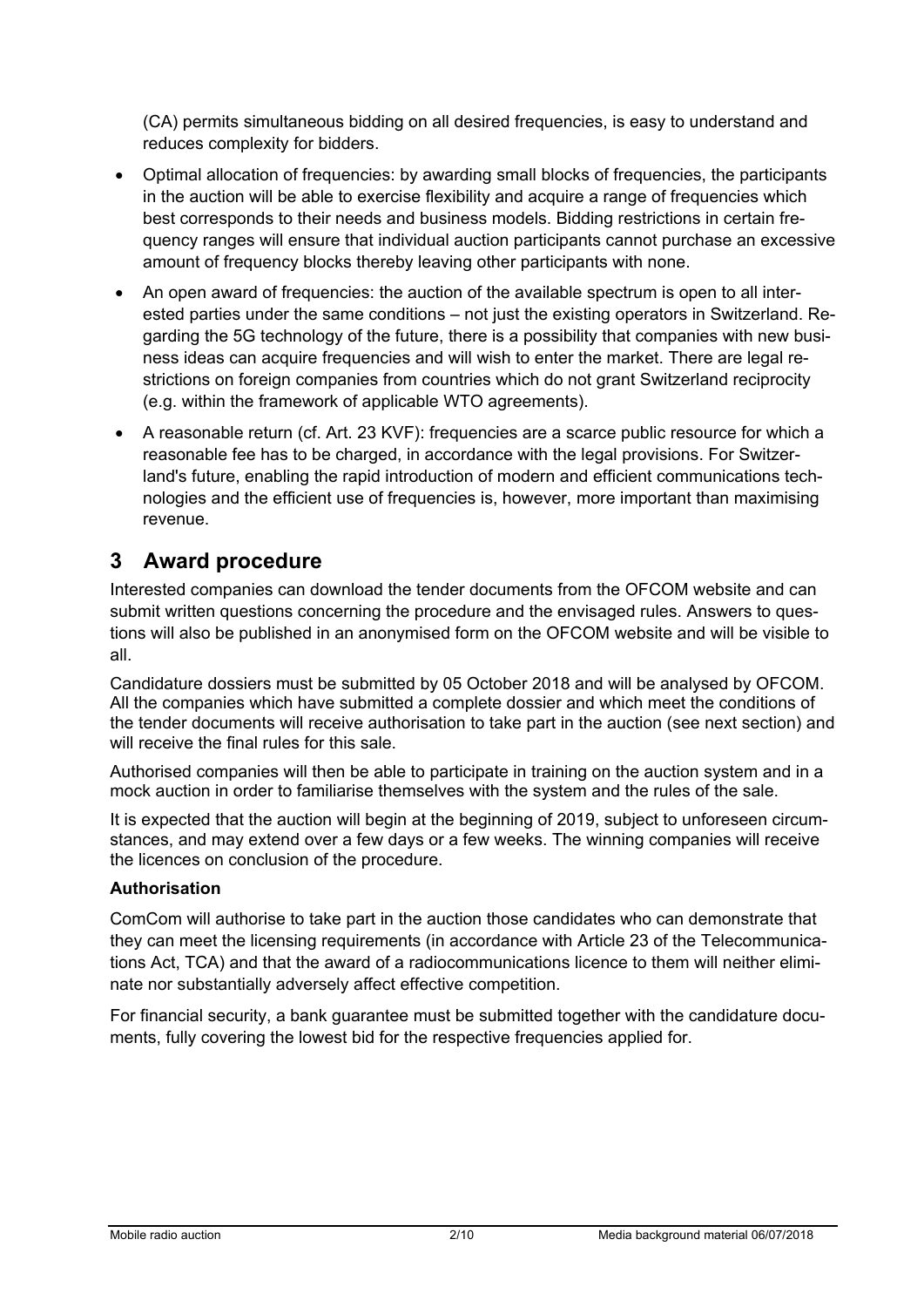# **4 Frequencies, configuration of blocks and minimum prices**

## **4.1 Frequencies**

### **Newly available frequencies which are being put out to tender**

| <b>Frequency band</b> | Configuration                                    | bandwidth   | Maximum useable   Current and foresee-<br>able uses |
|-----------------------|--------------------------------------------------|-------------|-----------------------------------------------------|
| 700 MHz               | 703-733 MHz / 758-788 MHz:                       | 60 MHz FDD  | Current: digital terres-                            |
|                       | $2 \times 30$ MHz FDD                            |             | trial television (DVB-<br>T)                        |
|                       | 738-753 MHz:                                     |             | Future: 4G, 5G                                      |
|                       | 1 x 15 MHz downlink only SDL                     | 15 MHz SDL  |                                                     |
| 1400 MHz              | Downlink only SDL                                |             | Current: digital broad-                             |
|                       | 1427–1452 MHz,<br>$1 \times 25$ MHz              |             | casting (DAB)                                       |
|                       | 1452–1492 MHz,<br>$1 \times 40$ MHz<br>$\bullet$ | 90 MHz SDL  | Future: 4G, 5G                                      |
|                       | 1492-1517 MHz,<br>1 x 25 MHz<br>$\bullet$        |             |                                                     |
| <b>2600 MHz</b>       | 2565-2570 MHz / 2685-2690 MHz:                   |             | Current: 4G                                         |
|                       | 2 x 5 MHz FDD<br>$\bullet$                       | 10 MHz FDD  | Future: 4G, 5G                                      |
| 3500-3600 MHz         | 3500-3600 MHz:                                   |             | Current: wireless                                   |
| 3600-3800 MHz         | 1 x 100 MHz TDD                                  |             | broadband connec-<br>tions (BWA), wireless          |
|                       | 3600-3800 MHz:                                   | 300 MHz TDD | cameras (PMSE), sat-<br>ellite services             |
|                       | 1 x 200 MHz TDD                                  |             | Future: 5G, satellite<br>services                   |

**FDD:** Frequency Division Duplex => Two radio channels are used for a connection **TDD:** Time Division Duplex => Only one radio channel is used for a connection

**SDL:** Supplemental Downlink => Three radio channels are used for a connection

### **Term of use of the individual frequencies**

| 700 MHz:       | useable until 31.12.2033              |
|----------------|---------------------------------------|
| 1400 MHz:      | useable until 31.12.2033              |
| 2600 MHz:      | useable until 31.12.2028 <sup>1</sup> |
| 3500-3600 MHz: | useable until 31.12.2033              |
| 3600-3800 MHz: | useable until 31.12.2033              |

<sup>-</sup>1 The term of use corresponds to the frequencies allocated in the 2600 Hz band in 2012.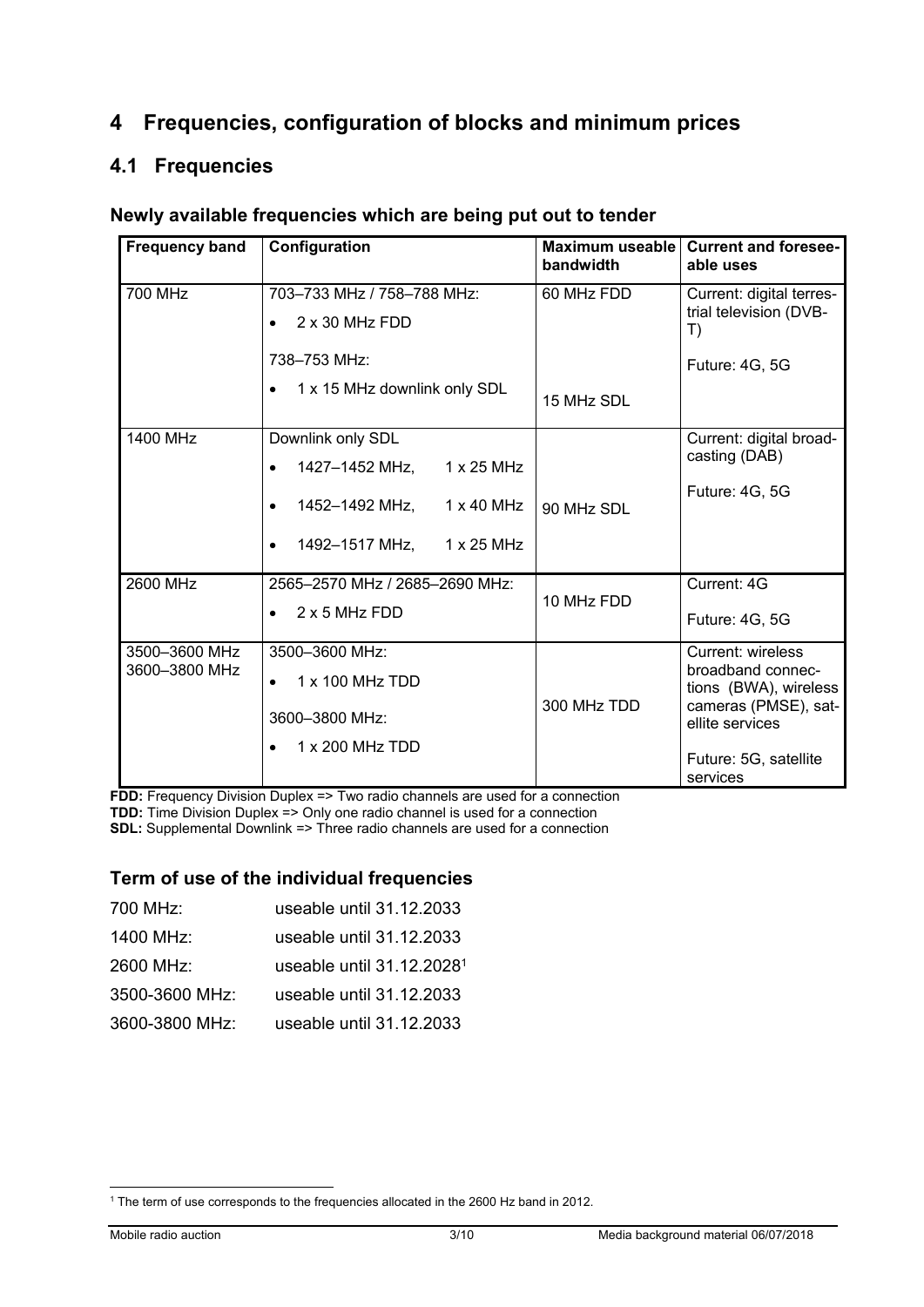| <b>Frequency band</b>                         | <b>Salt</b> | <b>Sunrise</b> | <b>Swisscom</b> |
|-----------------------------------------------|-------------|----------------|-----------------|
| 800 MHz FDD<br>(currently LTE)                | 20 MHz      | 20 MHz         | 20 MHz          |
| 900 MHz FDD<br>(currently GSM, UMTS,<br>LTE)  | 10 MHz      | 30 MHz         | 30 MHz          |
| 1800 MHz FDD<br>(currently GSM, UMTS,<br>LTE) | 50 MHz      | 40 MHz         | 60 MHz          |
| 2100 MHz FDD<br>(currently UMTS, LTE)         | 40 MHz      | 20 MHz         | 60 MHz          |
| 2600 MHz FDD<br>(currently UMTS, LTE)         | 40 MHz      | <b>50 MHz</b>  | 40 MHz          |
| 2600 MHz TDD<br>(currently UMTS, LTE)         | 0 MHz       | 0 MHz          | 45 MHz          |
| Total bandwidth                               | 160 MHz     | <b>160 MHz</b> | 255 MHz         |

### **Current allocation of frequencies to mobile operators in Switzerland**

**FDD:** Frequency Division Duplex => Two radio channels are used for a connection **TDD:** Time Division Duplex => Only one radio channel is used for a connection

## **4.2 Frequency categories and block sizes: the market determines the scope of the licence**

For the continuing expansion of the existing 4G networks and the construction of the future 5G networks, bidders are to be given an opportunity to acquire frequencies which meet their needs and business plans. Consequently the available frequencies are being put out to tender in small blocks, which gives bidders the greatest possible flexibility in the auction.

The frequencies are divided into blocks of 2 x 5 MHz FDD and 1 x 5 MHz SDL. The frequencies in the 3.5-3.8 GHz band are divided into blocks of 1 x 20 MHz TDD.

For the auction, the available frequencies are being split into a total of 7 categories. The categories differ in terms of frequency range, block size, term of use, conditions of use (cf. 0) and minimum price (cf. table).

|           | Category            | <b>Term</b> | Number of<br>blocks | <b>Block size</b> | <b>Minimum price</b><br>per block |
|-----------|---------------------|-------------|---------------------|-------------------|-----------------------------------|
| А:        | 700 MHz FDD         | 31.12.2033  | 6                   | $2x5$ MHz         | CHF 16.8 million                  |
| <b>B:</b> | 700 MHz SDL         | 31.12.2033  | 3                   | $1x5$ MHz         | CHF 4.2 million                   |
| C1:       | 1400 MHz SDL        | 31.12.2033  | 5                   | $1x5$ MHz         | CHF 4.2 million                   |
| $C2$ :    | <b>1400 MHz SDL</b> | 31.12.2033  | 8                   | $1x5$ MHz         | CHF 4.2 million                   |
| $C3$ :    | <b>1400 MHz SDL</b> | 31.12.2033  | 5                   | $1x5$ MH $z$      | CHF 4.2 million                   |
| D:        | 2.6 GHz FDD         | 31.12.2028  | 1                   | $2x5$ MH $z$      | CHF 5.8 million                   |
| Е:        | 3.5-3.8 GHz TDD     | 31.12.2033  | 15                  | $1x20$ MHz        | CHF 1.68 million                  |

**FDD:** Frequency Division Duplex => Two radio channels are used for a connection

**TDD:** Time Division Duplex => Only one radio channel is used for a connection

**SDL:** Supplemental Downlink => Three radio channels are used for a connection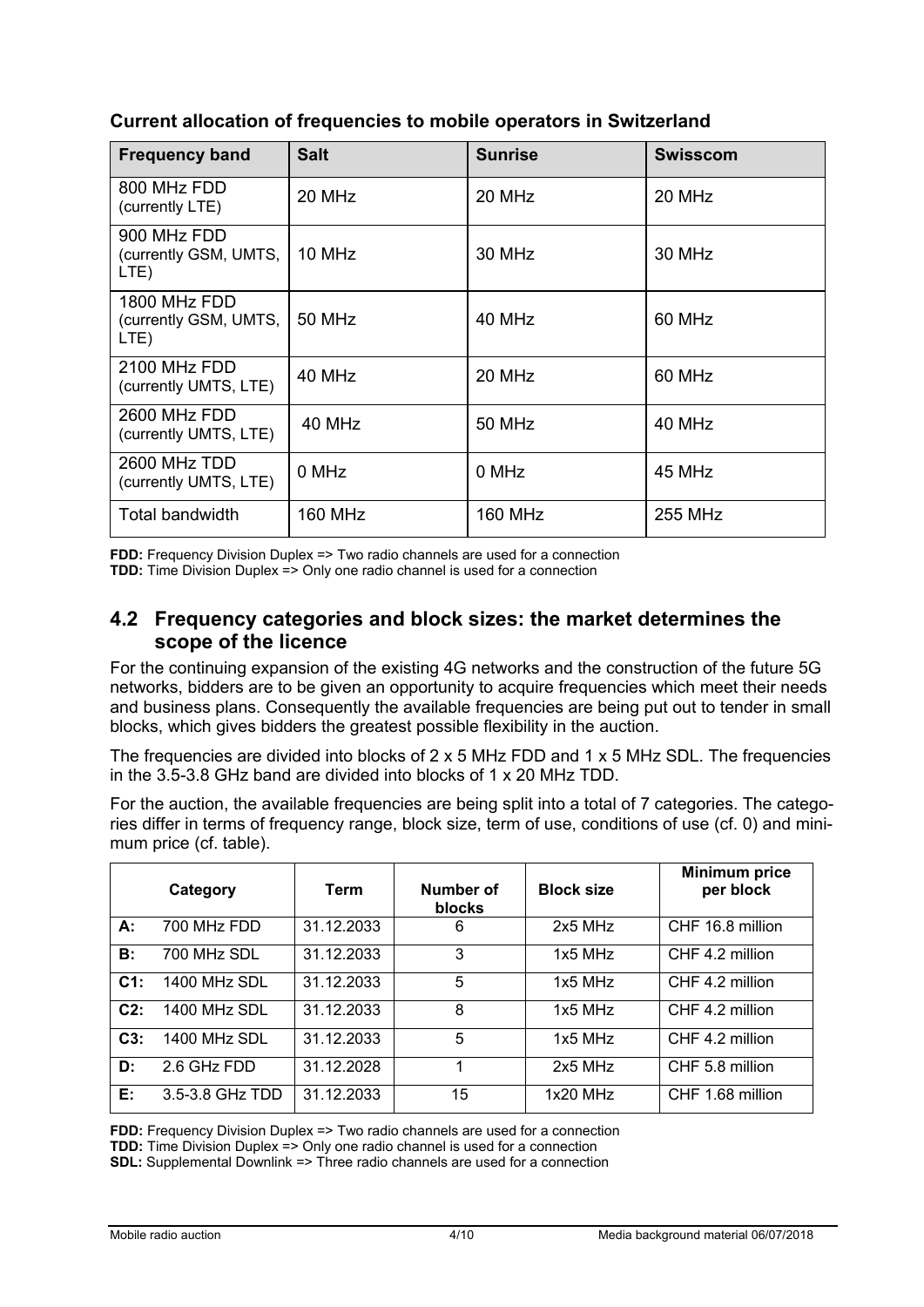## **4.3 Description of the individual frequency bands**

## **700 MHz**

Of all the frequency bands, this band features the best propagation characteristics for area coverage and penetration of buildings. The characteristics are comparable with the 800 MHz and 900 MHz frequency bands currently used for mobile radio applications. These frequencies are suitable on the one hand for coverage of fairly large and less populated areas and on the other hand for penetrating to the interior of buildings.

2 x 30 MHz are being put out to tender for use with the so-called Frequency Duplex Division method (FDD), as well as a total of 15 MHz for use as additional downlink channels (so-called Supplemental Downlink SDL).

SDL serves to increase the speed and data capacity (the downlink<sup>2</sup>) of an established terminal connection in the currently used 800 MHz frequency band<sup>3</sup>. This means that a mobile radio operator must already dispose of assigned frequency resources in the 800 MHz in order to be able to utilise the SDL frequencies in the 700 MHz and 1400 MHz band (see below). All three Swiss mobile network carriers already have the necessary allocations in the 800 MHz band for the use of SDL frequencies.

SDL is a new method to be introduced, which bundles together multiple frequencies (carrier aggregation) to a terminal connection. With SDL, unlike with today's conventional carrier aggregation (FDD and TDD), data communication capacity is increased on the downlink, but not on the uplink<sup>4</sup>. Carrier aggregation of FDD and TDD frequencies is already being used by all network carriers and will can also be used with the new frequencies which are being put out to tender.

The 700 MHz frequencies are partly used in neighbouring countries (provisionally until 2022) for digital television. Because of the interference range of these television transmitters, there may be restrictions on use for the Swiss mobile networks. At present, 700 MHz SDL is not yet possible with existing terminals.

## **1400 MHz**

This frequency band - because of the low frequency range - also exhibits very good propagation characteristics.

For the award, a total of 90 MHz is being put out to tender for utilisation by Supplemental Downlink (SDL) in order to increase the download speed and capacity of an established terminal connection (similar to SDL frequency resources in the 700 MHz band - see above).

The frequencies are divided into three sub-categories, since different conditions of use exist. In particular the use of the outer bands may be restricted at the national borders because of the operation of other systems in neighbouring countries. In addition, certain satellite applications must be protected from possible interference due to mobile radio applications. Some new terminal device models can receive signals in this frequency band.

 $\overline{a}$ 2 Data communication from the base station to the terminal

 $3$  At present the use of the SDL frequencies is restricted in the LTE mobile radio standard of ETSI 3GPP in combination with the FDD 800 MHz band. It is expected that in future it will be possible to use the SDL frequencies with combinations featuring other frequencies.

<sup>4</sup> Data communication from the terminal to the basis station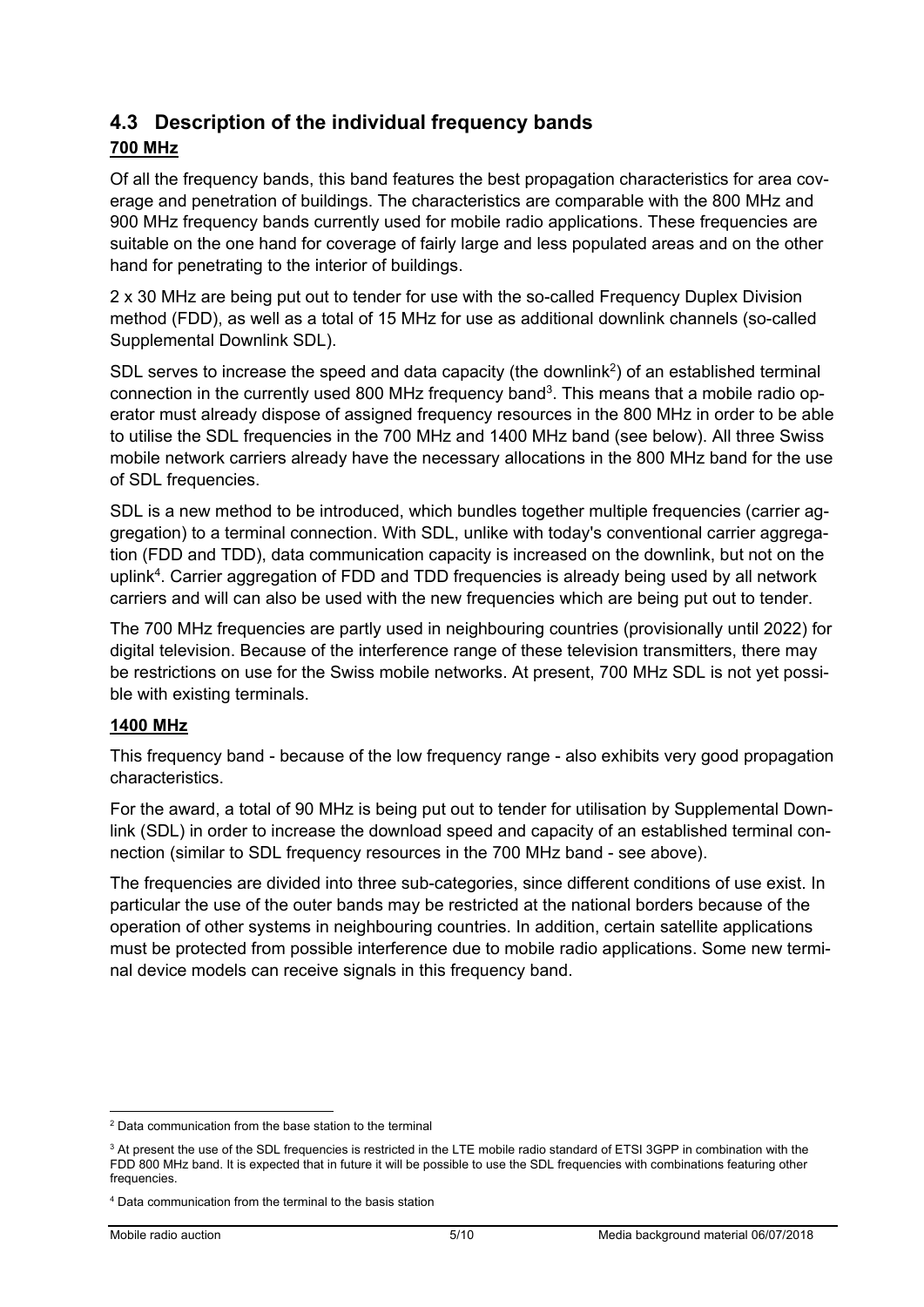### **2600 MHz**

These frequencies - because of the higher frequency range - have comparatively worse propagation characteristics in terms of coverage and building penetration. They are, however, suitable for local coverage of areas with higher user densities with the necessary data communication capacities.

One block of 2 x 5 MHz is being put out to tender for use with frequency division duplex (FDD). There was no demand for this block in the last auction in 2012. The remaining 2600 MHz frequencies are currently already in use in the mobile radio networks.

## **3.5-3.8 GHz**

The frequencies in this range were previously available for broadband wireless access (BWA) and for wireless cameras for television production. 90 MHz in the 3.41 - 3.5 GHz frequency range continues to be available for wireless cameras. It is expected that these 90 MHz will be made available to mobile radio in the medium term (presumably in three years).

It is expected that the fifth generation of mobile radio (5G) will initially be launched in this frequency range. Together with the 700 MHz frequencies they represent ideal resources for the introduction of 5G.

These frequencies, because of the even higher frequency position, have worse propagation characteristics in terms of coverage and building penetration than the other frequencies now being put out to tender. However, they are highly suitable for local coverage of areas with high user densities with very high data communication speeds, because of the large total bandwidth of 300 MHz.

Owing to the use of parts of the frequency band by satellite services with equal entitlements, the utilisation of some of these frequencies for mobile radio is limited, in Valais and partly in Geneva for example.

#### **Other frequencies that will become available in the foreseeable future:**

Further frequency bands for use with mobile radio, especially in the range above 6 GHz, will be decided at the World Radiocommunication Conference in November 2019 (WRC-19). Subsequently, the internationally harmonised introduction of the corresponding frequency use will be carried out.

## **4.4 Minimum prices**

When radiocommunication licences are awarded by auction, ComCom, as the licensing authority, must set a minimum bid pursuant to Article 39 para. 4 TCA. Moreover, Article 23, para. 1 of the Ordinance on Frequency Management and Radiocommunications Licences (OFMRL) states in this regard that in the case of award of licences by auction, **adequate licence revenue** should be achieved and that the licensing authority may set a minimum bid for this purpose.

The statutory lower limit of this minimum bid is equal to the sum:

- *a. of the licence fees discounted by the industry-standard interest rate congruent with the term, for the full term of the licence; and*
- *b. the administrative fees for the tender process and the award of the licence.*

The ordinance lays only down the amount at which the lower limit of the minimum bid is to be calculated. An upward revision of this may be made when defining a minimum bid.

For frequencies above 1 GHz, ComCom has specified a minimum bid equal to the legally prescribed lower limit. For the frequencies below 1 GHz which are technically advantageous with regard to propagation (700 MHz), a minimum bid which is two times higher than the legally pre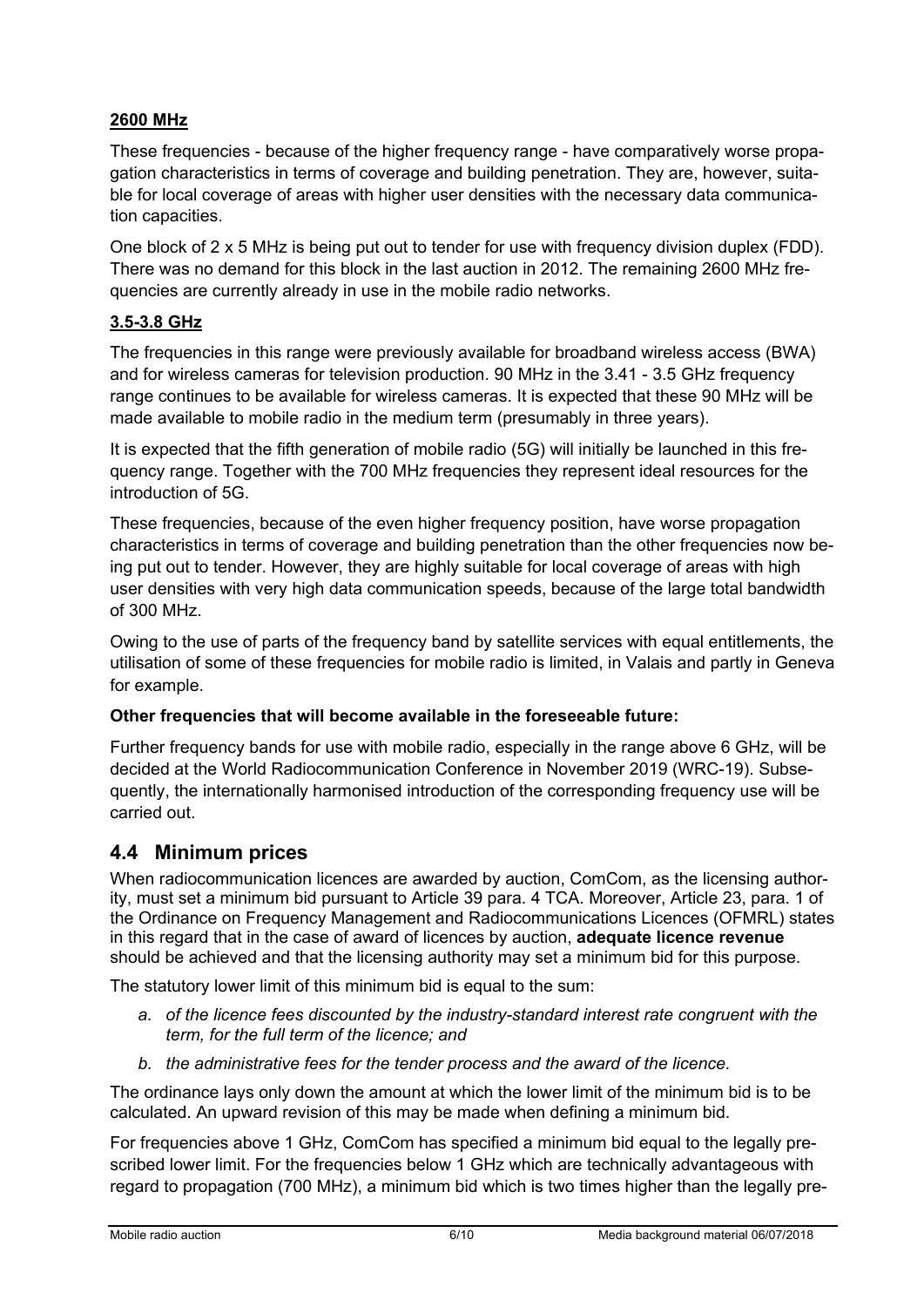scribed lower limit has been laid down, in light of the expected high level of interest and the legal requirement for an appropriate return from the auction. In particular, this was also intended to guarantee an efficient auction process.

## **4.5 Bidding restrictions (spectrum caps)**

In order to ensure that there is competition in the mobile telephony market, ComCom has imposed bidding restrictions (spectrum caps) in individual frequency categories. These specify the maximum extent of the frequencies which one bidder can acquire in the corresponding frequency band. The spectrum caps restrict competition in the auction between bidders in order to enable all bidders to acquire adequate spectrum.

The following spectrum caps were set:

- a maximum of three blocks in category A (i.e. a maximum of 2x15 MHz FDD spectrum in the 700 MHz band);
- a maximum of five blocks in categories B and C2 (i.e. a maximum of 25 MHz SDL spectrum in the 700 MHz band and in the 1400 MHz core band); and
- a maximum of six blocks in category E (i.e. a maximum of 120 MHz TDD spectrum).
- furthermore, a cumulative bidding restriction applies which ensures that two bidders together cannot acquire more than five blocks in category A (i.e. a maximum of 2x25 MHz FDD spectrum in the 700 MHz band), as long as there is at least one other bidder who is interested in a block in this band.

These restrictions were imposed so that a financially strong bidder can acquire at most half of the frequencies. Assuming there are three bidders, this means that each operator, given a corresponding willingness to pay, has the possibility of acquiring frequencies for a 5G rollout.

# **5 The auction**

In an analysis, different auction formats which might have been considered for the upcoming award were assessed. The format which could best achieve ComCom's goals was determined to be the simple clock auction (CA) which has now been chosen. This ensures that bidders have the opportunity to configure frequency packages which best suit their business model. In this way, bidders are not exposed to the risk that, at the end of the auction, they will be encumbered with a frequency spectrum in a configuration which they did not wish to acquire, or which does not correspond to their needs. This auction design also permits bidders to switch flexibly between different frequency categories in the course of the auction. In addition, the CA is a transparent, easily understandable auction format.

#### **An experienced auctioneer**

DotEcon Ltd, a company which specialises in spectrum auctions, was commissioned to help choose the auction format and to hold the auction. The auction platform on which the sale by auction will be conducted has already been used successfully in more than 25 auctions in countries such as Denmark, Great Britain, Ireland, the Netherlands, Norway, Sweden, Slovenia, Spain and Hong Kong and is being adapted for the Swiss auction. This system allows secure bidding over the internet and has the advantage that the auction can be conducted remotely i.e. bidders can bid from their company headquarters and develop an infrastructure appropriate to the implementation of their bidding strategy.

To prevent possible collusion and arrangements between bidders, ComCom will only reveal the names of the bidders at the end of the auction, together with the names of the winners, the acquired frequencies and the auction price.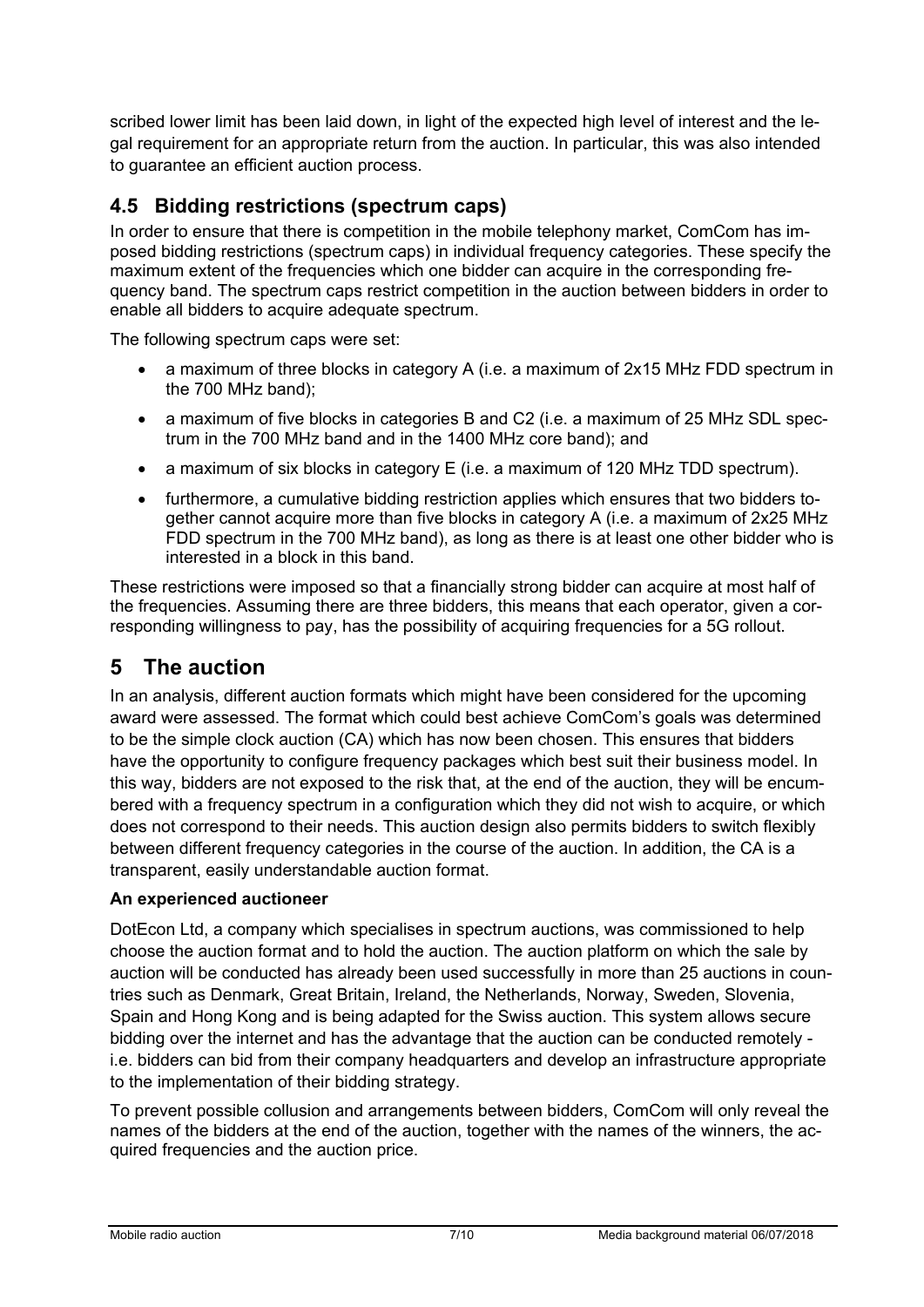# **5.1 Simple Clock Auction CA**

The CA is a multi-stage auction, which is composed of a clock phase and an assignment phase.

In the clock phase it is determined which (abstract) frequency range a bidder can bid for, taking into account the bidding restrictions. On completion of the clock phase it is therefore clear how many blocks of frequencies the individual participants in the auction have acquired in the different frequency categories and at what base price.

For any blocks which have not been awarded during the clock phase, ComCom may conduct an additional bidding phase if it is of the opinion that this would promote efficient frequency assignment.

The assignment phase takes place after the clock phase and serves to assign the auctioned abstract frequency blocks to a specific location in the frequency band. ComCom's aim is to award frequency blocks which are as contiguous as possible.

# **6 Provisional timetable**

| Opening of the tender procedure    | 6 July 2018                              |  |
|------------------------------------|------------------------------------------|--|
| Submission of candidature dossiers | 5 October 2018                           |  |
| Authorisation of bidders           | Expected in November 2018                |  |
| Commencement of the auction        | Expected in January 2019                 |  |
| Granting of the radio licences     | Expected in the $2^{nd}$ quarter of 2019 |  |

# **7 Technological development**

The continued strong growth in demand for mobile broadband services requires additional frequencies for IMT systems<sup>5</sup>. The reasons for this are the increasing market penetration of smartphones and the growing consumption of data. In addition, an increase in devices and objects with wireless connections to the internet (the "Internet of Things"; IoT) is expected.

At the ITU's World Radio Conference (WRC)<sup>6</sup> in November 2015, additional frequency ranges for IMT systems were therefore identified. In many countries these frequencies are or will shortly become available for use. The ComCom tender covers a range of 475 MHz in total. For comparison the current assigned bandwidth is 575 MHz.

In order to provide the population with mobile telecommunication services (e.g. mobile internet access), the mobile radio operators in Switzerland use GSM transmission technologies (EDGE enhanced data), UMTS/HSPA7 and LTE.

In view of the expected increase in mobile data traffic worldwide, the desire for improved user experience and the opening-up of new business sectors (e.g. time-critical applications, the Internet of Things and eHealth) the industry is developing new high-performance, economical and spectrum-efficient mobile radio standards.

 $\overline{a}$ 

<sup>5</sup> International mobile telecommunications (IMT), the GSM (2G), UMTS (3G), LTE (4G), etc. family of mobile radio system standards.

<sup>6</sup> International Telecommunication Union

<sup>7</sup> HSPA (High Speed Packet Access) is an evolution of UMTS for the provision of higher data rates from the network to a mobile terminal and vice versa.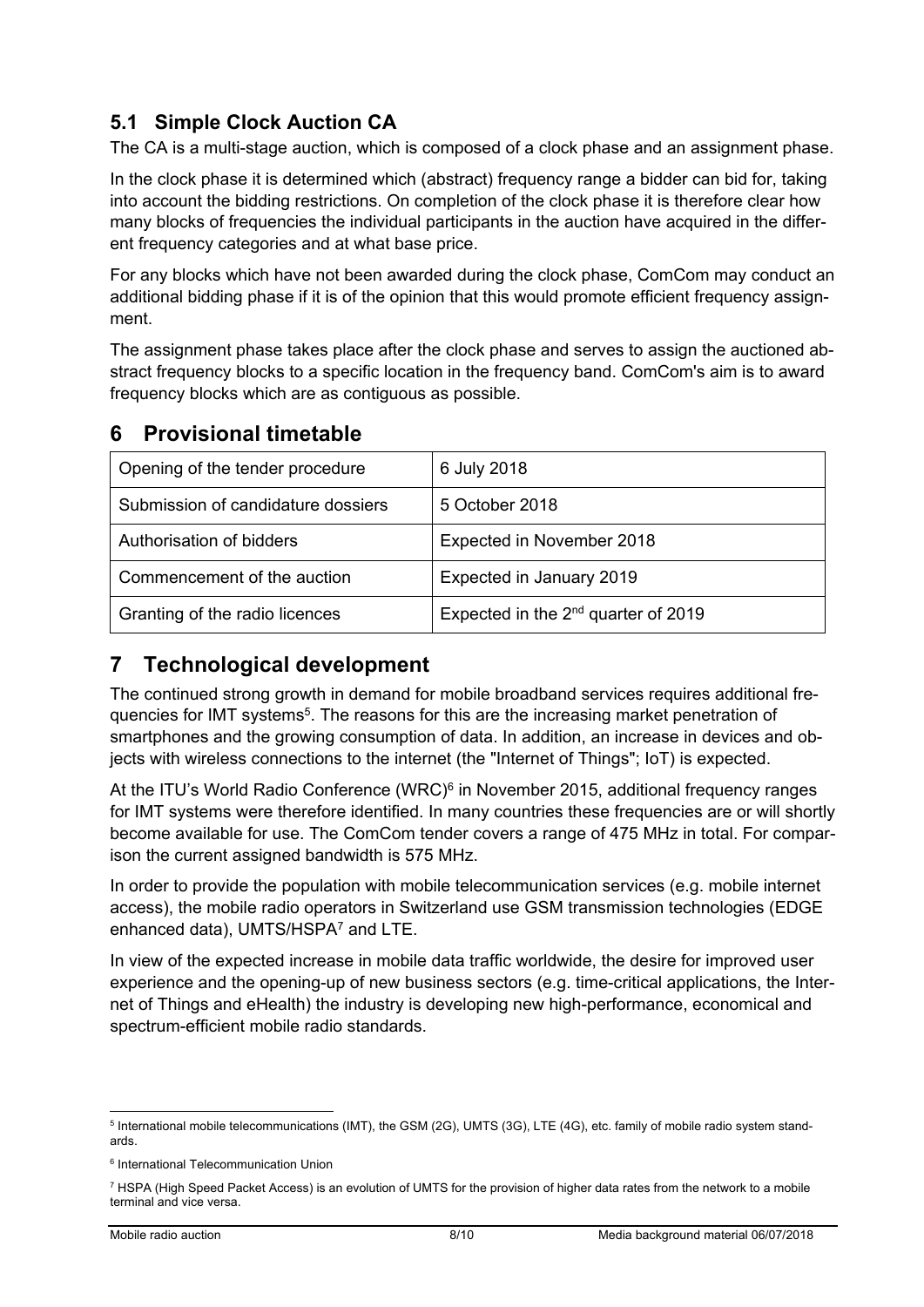The next development stages are:

#### **1. LTE-Advanced (LTE-A, LTE-A Pro)**

Devices which support this standard are already available today. The version of the standard (3GPP8 Release 13) enables:

- an increase in data capacity and data transfer rates on the existing LTE networks as a result of further developments in
	- multi-antenna technology (MIMO9)
	- bundling of multiple radio channels (carrier aggregation) into one data connection
	- a reduction in the transmission time (latency = duration for the transmission of a signal between a terminal and the mobile radio antenna)
- Wi-Fi linking (Licensed Assisted Access) of mobile network and fixed network connections (e.g. to relieve mobile radio networks by shifting traffic onto fixed networks or Wi-Fi)
- improved device connectivity (IoT/MTC/M2M<sup>10</sup>)

#### **2. 5G (5G New Radio)**

5G designates a further evolutionary development phase in mobile radio networks and has an enhanced air interface (5G NR<sup>11</sup>). Standardisation of the first phase of 5G will be concluded from mid-2018 (3GPP Release 15), and the second phase (3GPP Release 16) will provisionally be concluded by 2020. The 3.5 GHz and 700 MHz frequency bands are envisaged for the introduction of 5G in the initial phase. Later 5G will be introduced in currently used and additional frequency bands above 20 GHz. For the rapid introduction of 5G, the standard envisages the possibility of connecting 5G base stations to 4G networks (the first phase of 5G: Non-Standalone Solution). Expansion into a servicebased architecture of the core networks is essential for the second phase of 5G (Standalone Solution) at the latest.

Essential innovations of the 5G air interface compared to 4G (LTE):

- a significant increase in capacity and data transmission rates (≥1 Gbit/s).
- a further reduction in transmission time (latency) by a factor of 30 to 50 compared to LTE plus an increase in the reliability of the connection.
- the maximum number of terminals connected to an antenna is increased substantially. In particular this will meet future requirements in relation to the "Internet of Things" (IoT).

# **8 The licence**

## **8.1 Term of the licence**

The term of the licences has been specified as the end of 2033 for all frequencies. This is intended to give licensees sufficient certainty so that they can recoup the high investment in new technologies. One exception is the block in the 2.6 GHz band which was not awarded in the 2012 auction: for this block the term of the licence is the same as the blocks assigned at the last auction, i.e. to the end of 2028.

 8 3rd Generation Partnership Project

<sup>&</sup>lt;sup>9</sup> Multiple Input Multiple Output

<sup>&</sup>lt;sup>10</sup> Internet of Things / Machine Type Communications / Machine to Machine

<sup>&</sup>lt;sup>11</sup> 5G New Radio, the current designation in 3GPP of the enhanced air interface